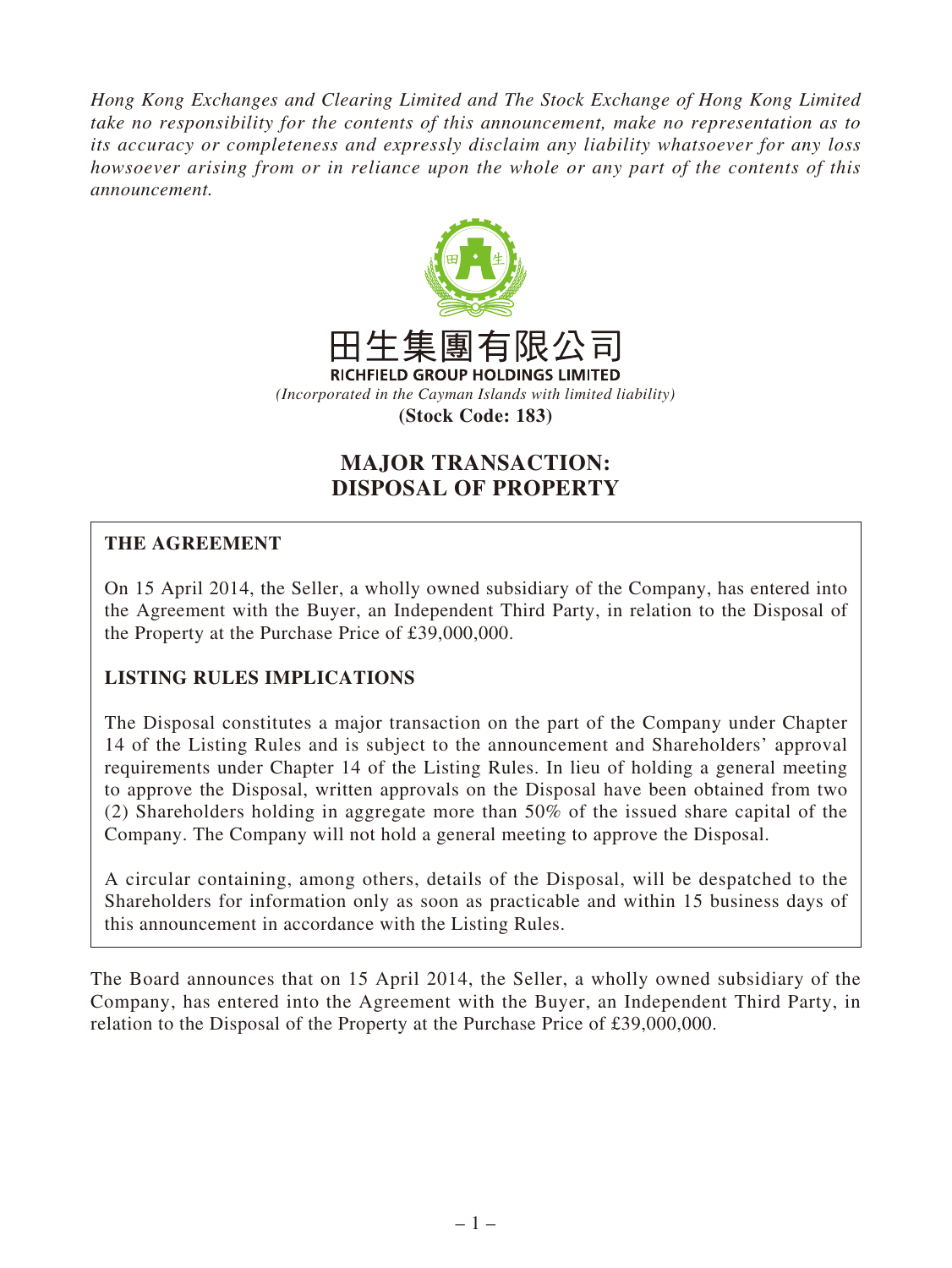#### **THE AGREEMENT**

Date: 15 April 2014 (after trading hours)

- Parties: (1) Ace Decade Developments Limited, a wholly-owned subsidiary of the Company (as the Seller)
	- (2) Bayswater Road (112) Limited (as the Buyer)

The Seller is a company registered in England and Wales with limited liability and is principally engaged in property holdings.

To the best knowledge and information of the Directors, the Buyer is a company registered in Jersey with limited liability and is principally engaged in property investment and development. To the best of the Directors' knowledge, information and belief having made all reasonable enquiries, the Buyer and its ultimate beneficial owner(s) are Independent Third Parties.

The Buyer may elect for the transfer of the Property to be made to an entity other than the Buyer provided that, among others, the Buyer gives the Seller written notification of the identity of the transferee no later than fifteen business days prior to the Completion Date. Such transferee shall be independent of and not connected with the Company and its connected persons (as defined under the Listing Rules).

#### **Assets to be disposed**

Pursuant to the Agreement, subject to the Seller obtaining the necessary approval(s) from the Shareholders to approve the Agreement and the transactions contemplated thereunder in accordance with the Listing Rules, the Seller shall sell and the Buyer shall buy the Property for the Purchase Price on the terms of the Agreement.

The Property is the subject of a property redevelopment project located in Central London, the United Kingdom with a gross area of approximately 8,300 square feet and a total gross internal area of approximately 33,000 square feet. The Property is sold subject to and with the benefit of the rights of occupation created by the Leases but otherwise with vacant possession on Completion.

Based on the aggregate book value of the Property (being approximately HK\$338,372,000 as at 31 December 2013 in accordance with the unaudited management accounts of the Group) and the estimated net proceeds from the Disposal of approximately HK\$500,600,000, it is expected that the Company will realise a gain from the Disposal of approximately HK\$162,000,000 in total being the difference between the estimated net proceeds from the Disposal and the book value of the Property as at 31 December 2013.

To the best of the Directors' knowledge, information and belief, the Purchase Price was determined after arms' length negotiations with reference to among others, the book value of the Property as at 31 December 2013 and the offer price of the market in recent months. The Directors consider that the terms and conditions of the Disposal are fair and reasonable and are on normal commercial terms and are in the interests of the Company and the Shareholders as a whole.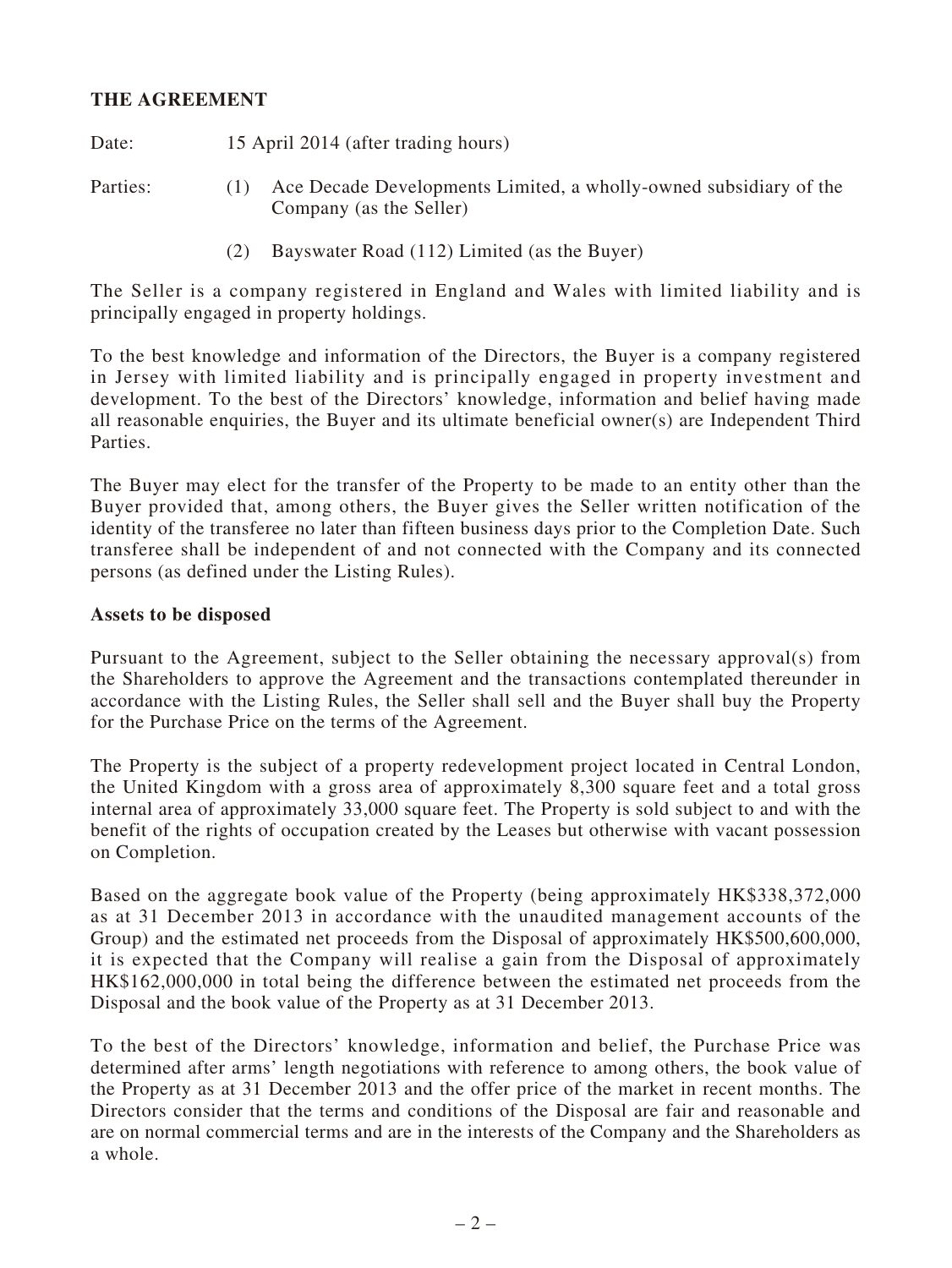# **Consideration**

The consideration payable for the sale and purchase of the Property shall be the Purchase Price.

The Purchase Price of £39,000,000 shall be paid by the Buyer to the Seller in the following manner:

- (a) a Deposit of £3,900,000 payable on the date of the Agreement;
- (b) balance of the Purchase Price (subject to adjustments such as apportionments) shall be paid to the Seller upon Completion.

To the best of the Directors' knowledge, information and belief, the consideration for the Disposal was determined after arms' length negotiations with reference to among others, the book value of the Property as at 31 December 2013 and the offer price of the market in recent months. The Directors consider that the terms and conditions of the Disposal are fair and reasonable and are on normal commercial terms and are in the interests of the Company and the Shareholders as a whole.

#### **Condition**

The sale and purchase of the Property are subject to the Seller obtaining the necessary approvals from the Shareholders to approve the Agreement and the transactions contemplated thereunder in accordance with the Listing Rules.

If the Condition has not been satisfied at or before noon on the date being five business days prior to the Completion Date then either the Seller or the Buyer may serve written notice upon the other and the Agreement shall terminate and the Seller shall immediately return the Deposit with accrued interest to the Buyer.

Written approvals on the Disposal have been obtained from Mr. Pong and Richfield (Holdings), which are in aggregate interested in more than 50% of the issued share capital of the Company. Please also refer to the section headed "Listing Rules Implications" below for details.

#### **Completion**

Subject to the fulfillment of the condition, Completion shall take place on 16 June 2014 (the "**Completion Date**") when all apportionments and other moneys shall be paid by direct credit.

If actual Completion occurs after the Completion Date and that is not due to the act or default of the Seller, then (without prejudice to any other rights of the Seller):

(a) if the amount of the Deposit is less than 10 per cent of the Purchase Price, the Buyer shall immediately pay to the Seller's Solicitors a further deposit equal to the balance of that 10 per cent;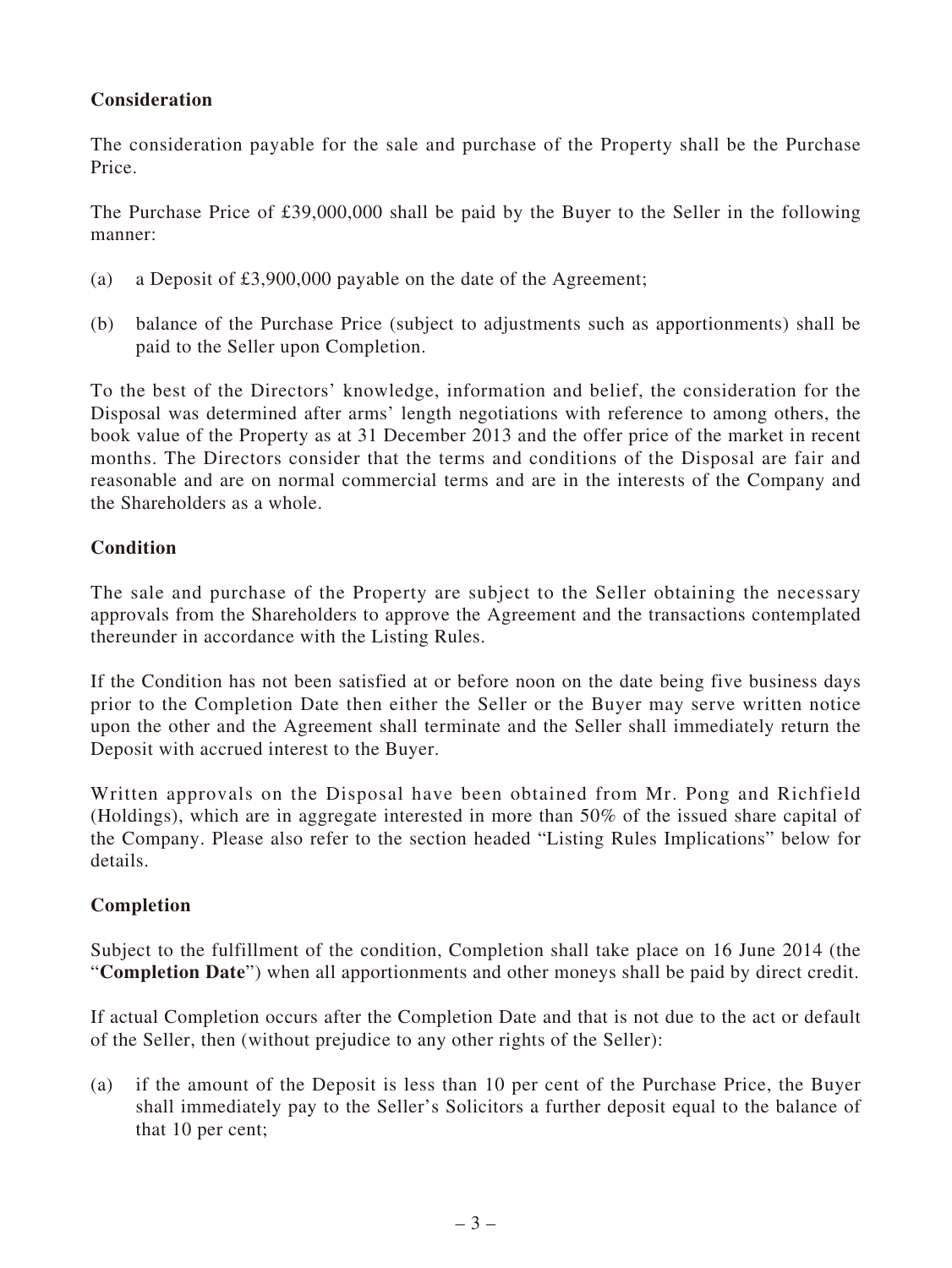- (b) the Buyer shall reimburse the Seller for any proper costs (including legal costs) which the Seller incurs on or after the Completion Date relating to any steps which it takes to enforce or complete the Agreement; and
- (c) the Seller shall in every case be entitled in respect of the same period of time both to be paid interest pursuant to the terms of the Agreement and to enjoy income from the Property.

#### **USE OF PROCEEDS AND EXPECTED FINANCIAL EFFECTS OF THE DISPOSAL**

The Board estimates that the gross proceeds from the Disposal (before deduction of relevant costs and expenses) will amount to approximately £39,000,000 (equivalent to approximately HK\$507,000,000), before any relevant costs or tax imposed by the relevant authorities (if any). The estimated net proceeds is expected to be approximately £38,500,000 (equivalent to approximately HK\$500,600,000). It is intended that the net proceeds from the Disposal will be applied towards the general working capital and business development of the Group.

Based on the unaudited accounts of the Group as at 31 December 2013 and the aforesaid estimated net proceeds from the Disposal, it is expected that the Group will record a gain of approximately HK\$162,000,000 attributable to the Disposal for the financial year during which the Disposal is completed and a corresponding increase in the net assets of the Group. In any event, the Board does not envisage that the Disposal will create any significant adverse impact on the Group's financial position.

#### **REASONS FOR THE DISPOSAL**

The Group is principally engaged in the provision of property brokerage services, provision of schemes for property consolidation, assembly and redevelopment, property trading and property development.

In light of the gain from the Disposal, the Board considers that the Disposal represents a good opportunity for realisation of the Group's investment in the Property. Further, the proceeds from the Disposal can further strengthen the cash flow of the Group and will allow the Group to reallocate its resources for future development.

Taking into consideration of the aforesaid, the Directors consider that the terms and conditions of the Disposal are on normal commercial terms and are fair and reasonable and that the Disposal is in the interests of the Company and the Shareholders as a whole.

#### **LISTING RULES IMPLICATIONS**

The entering into of the Agreement and the Disposal constitute a major transaction on the part of the Company under Chapter 14 of the Listing Rules and are subject to the announcement and the Shareholders' approval requirements under Chapter 14 of the Listing Rules. To the best of the Directors' knowledge, information and belief having made all reasonable enquiries, no Shareholders have any material interest in the Disposal and no Shareholders are required to abstain from voting if the Company is to convene a general meeting to approve the Disposal.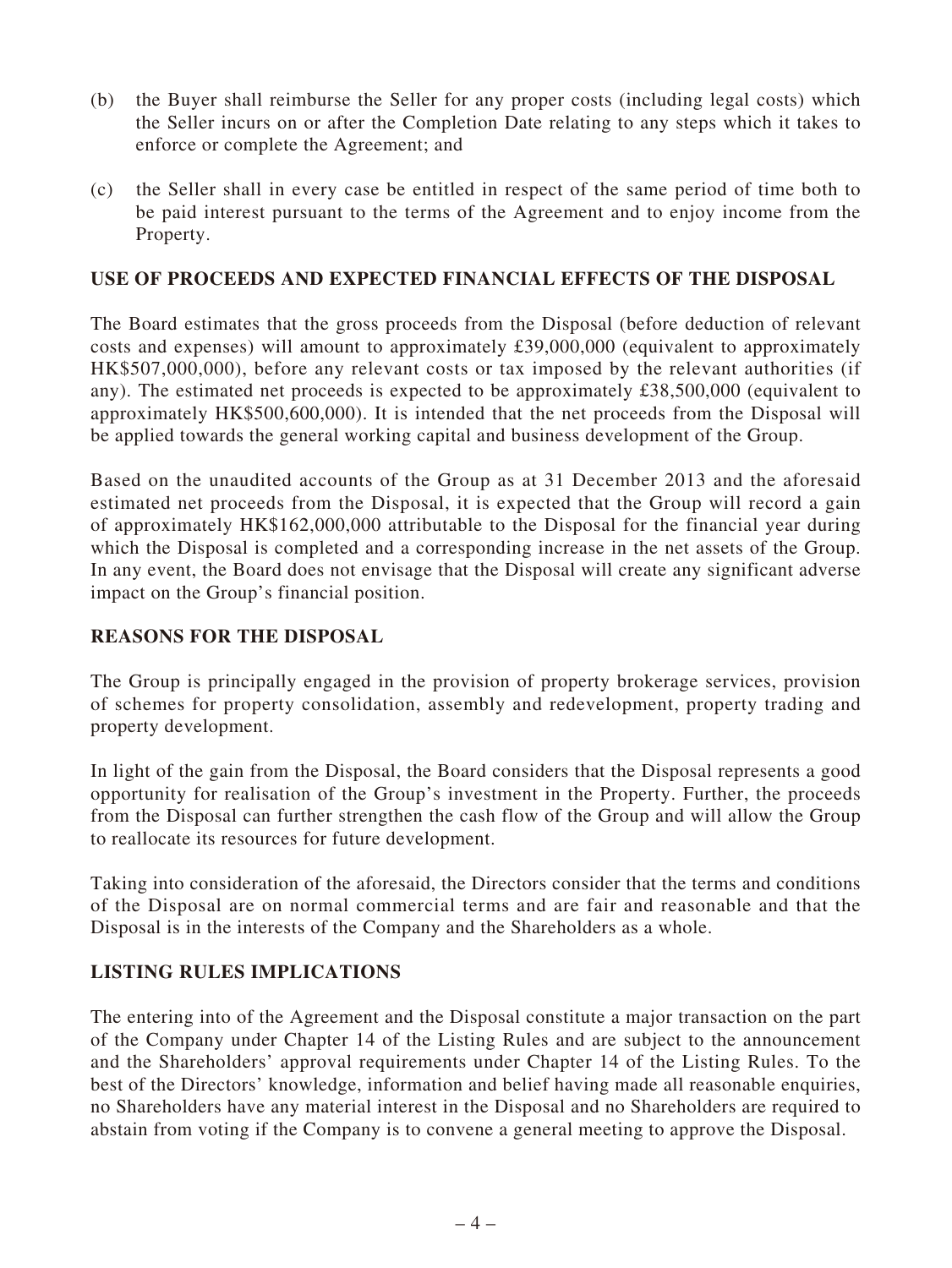In lieu of holding a general meeting to approve the Disposal, written approvals on the Disposal have been obtained from Mr. Pong and Richfield (Holdings), who are interested in an aggregate of 2,048,970,000 Shares, representing approximately 58.90% of the issued share capital of the Company pursuant to Rule 14.44 of the Listing Rules. The Company will not hold a general meeting to approve the Disposal and the transactions contemplated thereunder.

A circular containing, among others, details of the Disposal, will be despatched to the Shareholders for information only as soon as practicable and within 15 business days of this announcement.

## **DEFINITIONS**

In this announcement, unless the context otherwise requires, the following expressions shall have the following meanings:

| "Agreement"                       | the conditional contract for the sale and purchase of the<br>Property dated 15 April 2014 and entered into between the<br>Seller and the Buyer                                                                                                                                                            |
|-----------------------------------|-----------------------------------------------------------------------------------------------------------------------------------------------------------------------------------------------------------------------------------------------------------------------------------------------------------|
| "Board"                           | the board of Directors                                                                                                                                                                                                                                                                                    |
| "Buyer"                           | Bayswater Road (112) Limited, a company incorporated in<br>Jersey with limited liability                                                                                                                                                                                                                  |
| "Company"                         | Richfield Group Holdings Limited, a company incorporated in<br>the Cayman Islands with limited liability and the issued Shares<br>of which are listed on the Stock Exchange                                                                                                                               |
| "Completion"                      | completion of the Disposal in accordance with the terms of the<br>Agreement                                                                                                                                                                                                                               |
| "Deposit"                         | the deposit of $£3,900,000$ payable by the Buyer to the Seller on<br>the date of the Agreement                                                                                                                                                                                                            |
| "Directors"                       | directors of the Company                                                                                                                                                                                                                                                                                  |
| "Disposal"                        | the disposal of the Property as contemplated under the<br>Agreement                                                                                                                                                                                                                                       |
| "Group"                           | the Company and its subsidiaries                                                                                                                                                                                                                                                                          |
| "Hong Kong"                       | the Hong Kong Special Administrative Region of the People's<br>Republic of China                                                                                                                                                                                                                          |
| "Independent Third<br>Party(ies)" | any person or company and their respective ultimate beneficial<br>owner(s) which, to the best of the Directors' knowledge,<br>information and belief having made all reasonable enquiries,<br>are third parties independent of the Company and its connected<br>persons (as defined in the Listing Rules) |